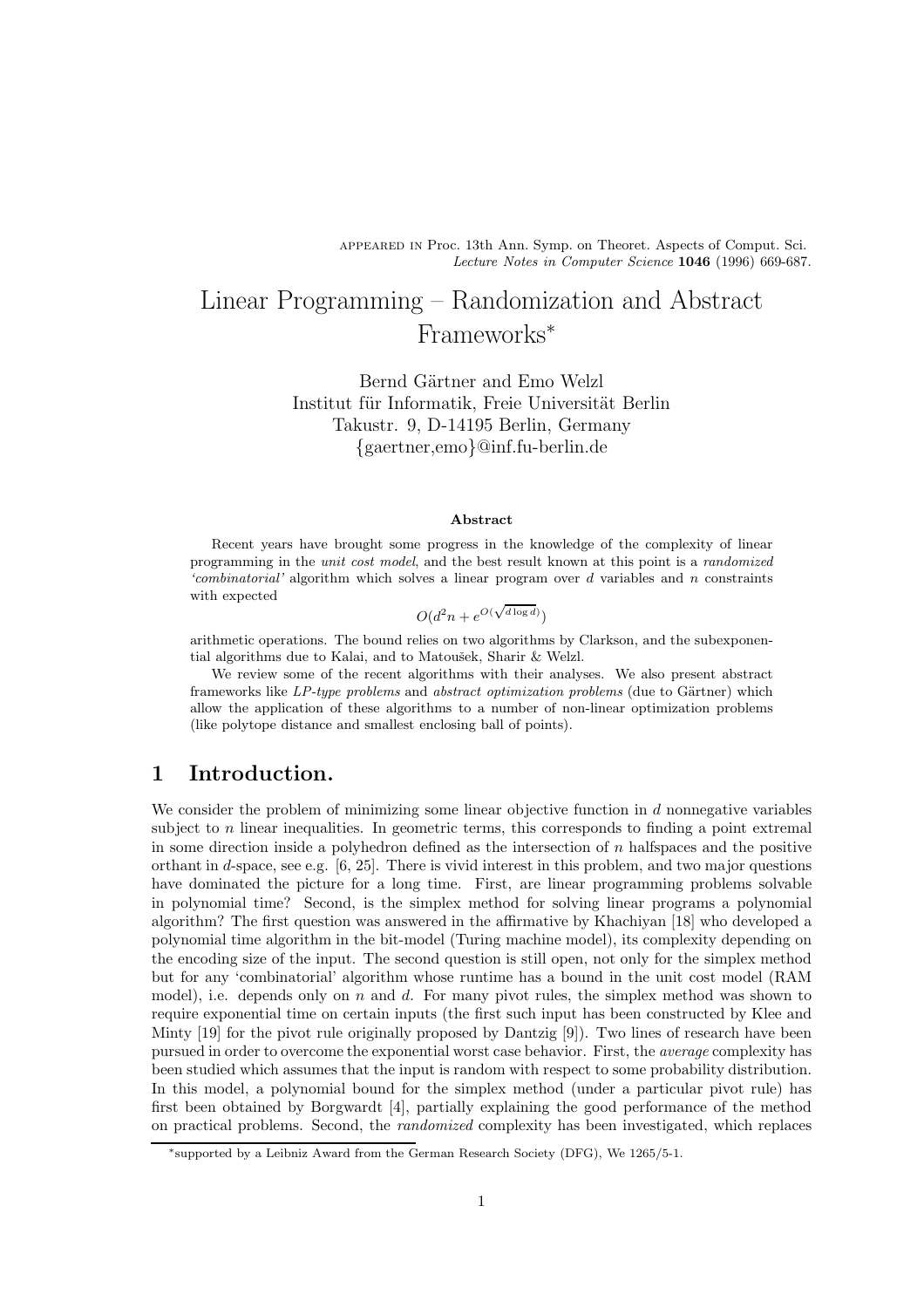the average over an input distribution by the average over internal 'coin flips' performed by a randomized algorithm. Although the progress obtained in this direction does not match the one achieved for the average complexity in the sense that polynomial bounds could not be shown, at least the exponential worst case behavior has been beaten, and the best result known at this point is a randomized combinatorial algorithm which computes the solution to a linear program with an expected *subexponential* number of  $O(d^2n + e^{O(\sqrt{d \log d})})$  arithmetic operations. The bound relies on two algorithms by Clarkson [8], and the subexponential algorithms due to Kalai [17], and to Matoušek, Sharir, and Welzl [20].

The subexponential bound is the last link so far in a chain of results that have brought about considerable progress over the last decade. Here is a brief account of the history of LP in the unit cost model. The runtime of the simplex method is bounded by the number of vertices of an n-facet polyhedron, which is  $O(n^{\lfloor d/2 \rfloor})$  (ignoring an extra factor for the pivot steps). Megiddo [23] has given the first algorithm whose runtime is of the form  $O(C_d n)$ , and is thus linear in n for any fixed d (see also [11] for the cases  $d = 2, 3$ ). The factor  $C_d$ , however, is  $2^{2^d}$ . An improvement to  $C_d = 3^{d^2}$ was given in [12] and [7]. Randomized algorithms were then suggested by Dyer and Frieze [13], achieving  $C_d = d^{3d}$ , and Clarkson [8] with a complexity of  $O(d^2n + d^4\sqrt{n}\log n + d^{d/2+O(1)}\log n)$ . Later, Seidel [24] discovered a remarkably simple randomized LP algorithm with expected time  $O(d!n)$ , [26] provide a bound of  $O(d^3 2^d n)$ . Kalai published the first subexponential bound in [17], and then a similar bound was proved in [20]. Combining those subexponential bounds with Clarkson's algorithms in [8] gives the above mentioned currently best bound of  $O(d^2n + e^{O(\sqrt{d \log d})})$ for randomized algorithms. The best deterministic bound is  $O(d^{O(d)}n)$  which has been obtained by Chazelle and Matoušek [5] via derandomization of one of Clarkson's randomized procedures.

In this survey we review the algorithms and the analyses which lead to the expected time bound claimed in the abstract. We restrict ourselves to a presentation of the subexponential algorithm in [20] and do not explicitly review Kalai's subexponential simplex algorithms [17]. However, as pointed out by Goldwasser [16], one of his variants is exactly dual to an algorithm we give in Section 3; moreover, ideas underlying another variant are incorporated into an algorithm presented in Section 5, so Kalai's contribution is implicitly contained in this paper.

One nice feature of the combinatorial algorithms presented below is that they can be formulated in a quite general abstract framework, and so they are applicable to a number of nonlinear optimization problems,<sup>1</sup> as e.g. computing the smallest ball (ellipsoid) enclosing n points in d-space, computing the largest ellipsoid in a convex  $d$ -polytope with  $n$  facets, computing the distance between two convex d-polytopes with n facets or with n vertices, rectilinear 2- and 3-center problem etc. Similar bounds as the one claimed above hold for all these problems, provided one can perform certain primitive operations efficiently. This has been shown by Gärtner  $[14]$  who also gave explicit primitives for the polytope distance and the minimum spanning ball problem [15]. We will elaborate on abstract frameworks underlying those extensions in the second half of the paper.

# 2 Notation and Basics

For parameters  $n, d > 0$ , a linear programming problem in standard form consists of finding a nonnegative vector  $x \in \mathbb{R}^d$  that minimizes a linear function  $c^T x$  subject to n linear inequalities  $\sum_{j=1}^{d} a_{ij} x_j \leq b_i, i = 1, \ldots, n$ . In compact form this can be written as

$$
\begin{array}{ll}\n\text{(LP)} & \text{minimize} & c^T x \\
\text{subject to} & Ax \leq b, \\
& x \geq 0,\n\end{array} \tag{1}
$$

where c is a d-vector, b is an n-vector and A is an  $(n \times d)$ -matrix. The  $n+d$  inequalities  $Ax \le b$  and  $x \geq 0$  are the *constraints* of the linear program. (Due to their special nature, the latter are called nonnegativity constraints.) The set of vectors x satisfying all the constraints is called the *feasible* 

<sup>1</sup>An extension of Clarkson's algorithm to convex programming has been worked out by Adler and Shamir [1].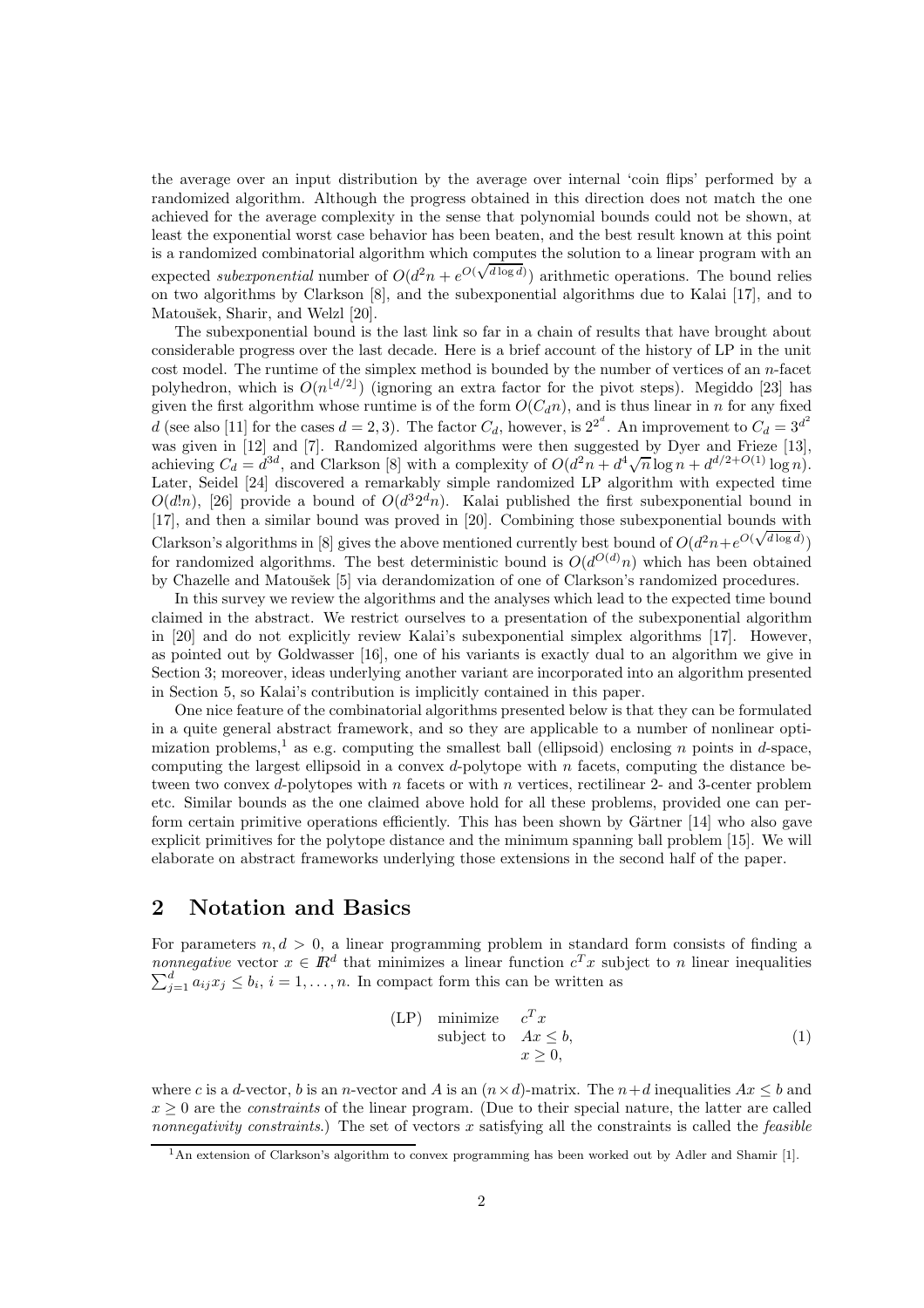*region* of the LP, and this region is an intersection of halfspaces, hence a polyhedron in  $\mathbb{R}^d$  whose facets are induced by some of the *constraint hyperplanes*. If the polyhedron is nonempty, the LP is called feasible. In geometric terms, linear programming is therefore the problem of finding a point in a polyhedron that is extreme in a given direction c.

To avoid various technicalities, we assume that the cost vector c satisfies  $c > 0$ . This ensures that (1) is *bounded*, equivalently that  $c^T x$  assumes a (nonnegative) minimum value in the feasible region, provided it is nonempty.

Let H be the set of n halfspaces defined by the constraints  $Ax \leq b$ , and let  $H_{+}$  denote the set of d halfspaces defined by  $x \geq 0$ . For  $G \subseteq H \cup H_+$ , we let  $v_G$  denote the (unique) lexicographically *minimal* point x minimizing  $c^T x$  over  $P_G := \bigcap_{h \in G} h$ , the intersection of halfspaces in G. At least for  $H_+ \subseteq G$ ,  $v_G$  exists (by our assumption on c), and  $v_{H_+} = (0, \ldots, 0)^T$ . If  $P_G$  is empty, we let  $v_G := \infty$ , which denotes *infeasibility*. If  $P_G$  is nonempty but no lexicographically smallest point minimizing  $c^T x$  exists, we let  $v_G := -\infty$ , standing for unboundedness. If (1) is feasible,  $v_{H \cup H_+}$  is its unique *optimal solution*. Let us write  $v_F < v_G$  if  $c^T v_F < c^T v_G$ , or if  $c^T v_F = c^T v_G$  but  $v_F$  is lexicographically smaller than  $v_G$ . Moreover,  $-\infty$  precedes (and  $\infty$  succeeds) any finite vertex in this ordering.

A set of constraints (halfspaces)  $B \subseteq H \cup H_+$  is called a basis if  $v_B$  is finite but  $v_{B'} < v_B$ for any proper subset B' of B. For example,  $H_+$  is a basis. If  $v_G$  is finite, then a basis of G is a minimal subset  $B \subseteq G$  with  $v_B = v_G$ . A constraint  $h \in H \cup H_+$  is *violated* by G if and only if  $v_G < v_{G\cup\{h\}}$ . Uniqueness of  $v_G$  implies that this is equivalent to  $v_G \notin h$  (if  $v_G$  is finite), which explains the intuitive term 'violation'. Finally, h is extreme in G if  $v_{G-\lbrace h \rbrace} < v_G$ , i.e. if h is violated by  $G - \{h\}.$ 

With this terminology we can state a first easy – but important – lemma. Part (i) and (ii) are obvious, while (iii) is standard in linear programming theory.

#### Lemma 1

- (i) For  $F \subseteq G \subseteq H \cup H_+$ ,  $v_F \le v_G$ .
- (ii) If  $v_F, v_G$  are finite with  $v_F = v_G$ , then h is violated by F if and only if h is violated by G.
- (iii) If  $v_G$  is finite, then any basis of G has exactly d constraints, and G has at most d extreme constraints.

We remark that our scenario here is dual to a standard setup for the simplex method. The assumption  $c \geq 0$  corresponds to the *feasible origin* assumption, while our convention of resolving ambiguities by distinguishing the lexicographically smallest optimal solution is the simplex analogue of resolving degeneracies by symbolic perturbation. While the feasible origin assumption is for technical convenience only and can be removed if necessary, symbolic perturbation is one way of achieving correctness of the simplex method (see [6] for details). Exactly the same relations hold between our setup and the algorithms we are going to develop below.

#### 3 Algorithms

We describe three algorithms which in combination prove the claimed  $O(d^2n + e^{O(\sqrt{d \log d})})$  bound. Clarkson's first algorithm  $c11_1$  solves 'large' problems ('large' means that n is large compared to d). It uses Clarkson's second algorithm cl2\_lp for problems of size roughly  $d\sqrt{n}$ . This algorithm invokes the subexponential algorithm subex 1p, when the number of constraints is at most  $6d^2$ .

In this section we will not explicitly refer to the vector c (it is hidden in the  $v_G$ -notation). Moreover, the linear program we consider is assumed to be feasible (although the reader will realize that this is not essential, if we let the algorithms stop as soon as infeasibility is discovered). We use  $v_G^+$  short for  $v_{G\cup H_+}$ . Given some set H of constraints, the goal of the algorithms is to compute  $v_H^+$ .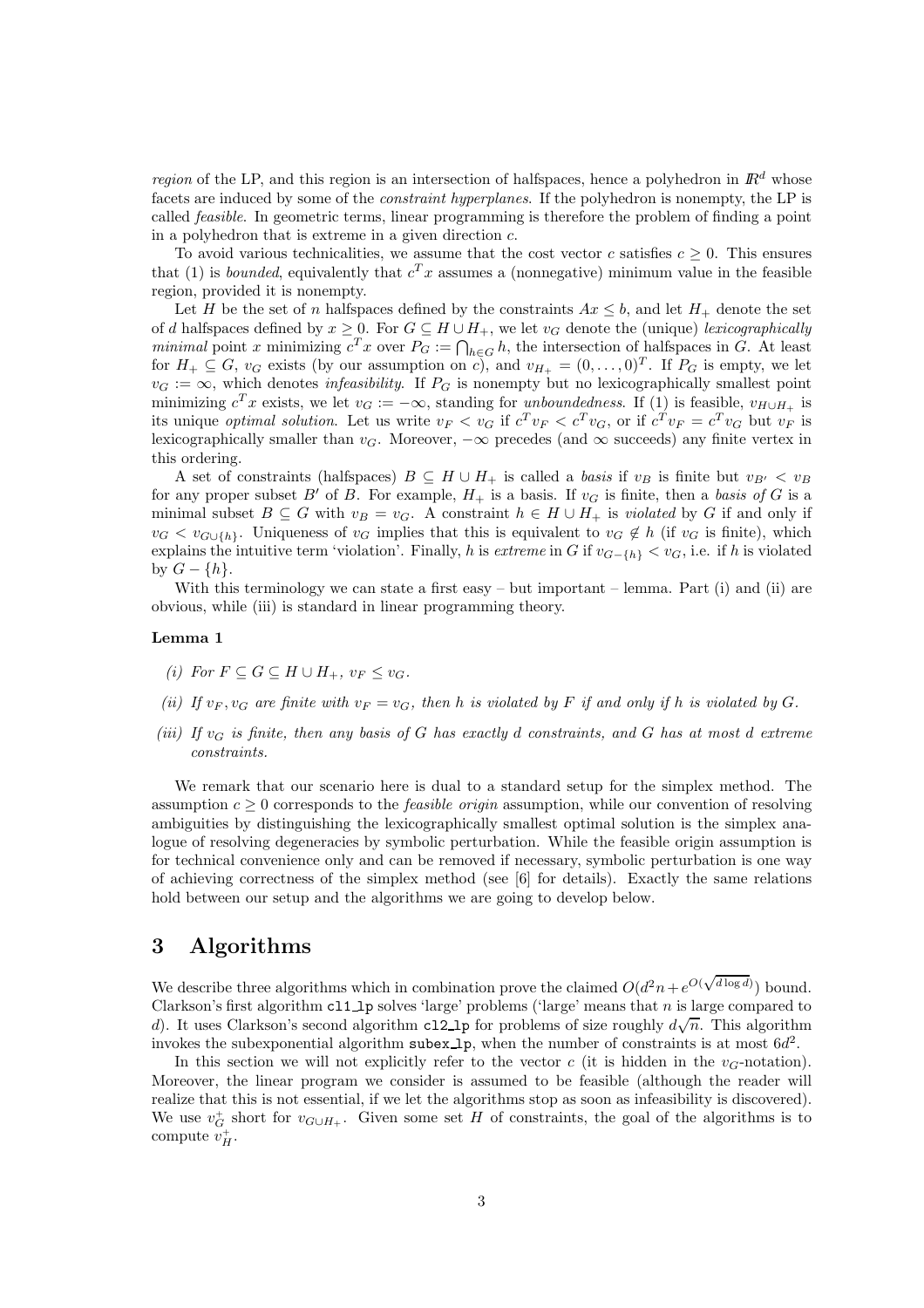**Clarkson's algorithm 1.** In order to solve the problem for a set  $H$  of n constraints we choose some sample R of  $d\sqrt{n}$  constraints, compute  $v = v_R^+$  (with some other algorithm), and determine the set V of constraints in H violated by v. If V is not too large,  $(|V| \leq 2\sqrt{n})$ , we add V to some initially empty set G, choose another sample R, compute  $v = v_{G\cup R}^+$ , add the violated constraints (provided there are not too many) to  $G$ , and so on. We continue until no constraint is violated by v, when the solution is found. A more concrete specification of the procedure is given below  $\binom{H}{r}$ denotes the family of r-elements subsets of  $H$ , the random  $R$  chooses each of them with the same probability):

function procedure 
$$
cl1\_lp(H)
$$
 \n $H$ : set of *n* constraints in *d*-space\n\n \n- if  $n \leq 9d^2$  then\n
	\n- return  $cl2\_lp(H)$
	\n- else\n  $r := \lfloor d\sqrt{n} \rfloor$ ;  $G := \emptyset$
	\n\n
\n- repeat\n
	\n- choose random  $R \in {H \choose r}$
	\n- $v := cl2\_lp(G \cup R)$
	\n- $V := \{h \in H \mid v \text{ violates } h\}$
	\n- if  $|V| \leq 2\sqrt{n}$  then  $G := G \cup V$
	\n\n
\n- return  $v$ \n
\n

There are two crucial facts which make this procedure efficient. First, the expected size of V is no more than  $\sqrt{n}$  (proved below); thus, the probability that  $|V| > 2\sqrt{n}$  is at most  $\frac{1}{2}$  (by Markov's inequality), and the expected number of attempts to find a sufficiently small  $\overrightarrow{V}$  is at most 2. Second, if any constraint is violated by  $v = v_{G\cup R}^+$ , then for each basis B of  $H \cup H_+$ , there must be a constraint  $h \in B - (G \cup R \cup H_+)$  which is violated by v. (If no constraint in B is violated by v then  $v_H^+ = v_B^+ \leq v_{G \cup R \cup B}^+ = v_{G \cup R}^+ \leq v_H^+$ , and v is already the solution of H.) It follows that we augment G at most d times. Summing up, the expected number of iterations through the repeat-loop is bounded by  $2d$ . We conclude:

**Lemma 2** For  $n = |H| > 9d^2$ , procedure cl1\_lp computes  $v_H^+$  with an expected number of  $O(d^2n)$ arithmetic operations, and an expected number of at most 2d calls to c12\_1p with at most  $3d\sqrt{n}$ constraints.  $\Box$ 

A sampling lemma. It remains to prove the bound on the expected size of the sets  $V$  of violated constraints. For further application, we formulate (and prove) the lemma for multisets.

**Lemma 3** Let  $G$  be a set of constraints in d-space, let  $H$  be a multiset of n constraints in d-space, and let  $1 \leq r \leq n$ . Then, for random  $R \in {H \choose r}$ , the expected size of  $V_R := \{h \in H \mid v_{G \cup R}^+$  violates  $h\}$ is bounded by  $d\frac{n-r}{r+1}$ .

**Proof.** For  $R \in \binom{H}{r}$  and  $h \in H$ , let  $\chi_G(R, h)$  denote the characteristic function for the event that  $v_{G\cup R}^+$  violates h (one if true, and zero otherwise). Then

$$
\binom{n}{r} \mathbf{E}(|V_R|) = \sum_{R \in \binom{H}{r}} \sum_{h \in H-R} \chi_G(R, h) =
$$

$$
\sum_{Q \in \binom{H}{r+1}} \sum_{h \in Q} \chi_G(Q - \{h\}, h) \le \sum_{Q \in \binom{H}{r+1}} d = d \binom{n}{r+1};
$$

the first equality is a write-out of the definition, the second equality is a rewriting of sums, and the inequality follows from the fact that there are at most d extreme constraints in every set  $G\cup Q\cup H_+$ ; (in fact, only those extreme constraints which are in Q contribute to the sum).  $E(|V_R|) \leq d_{\frac{n-r}{r+1}}^{\frac{n-r}{r+1}}$ follows.

Hence, for  $r = \lfloor d\sqrt{n} \rfloor$ , we have  $E(|V_R|) < \sqrt{n}$ . Below, we will use the lemma for multisets and with  $r = 6d^2$  which entails  $E(|V_R|) < \frac{1}{6d}n$ .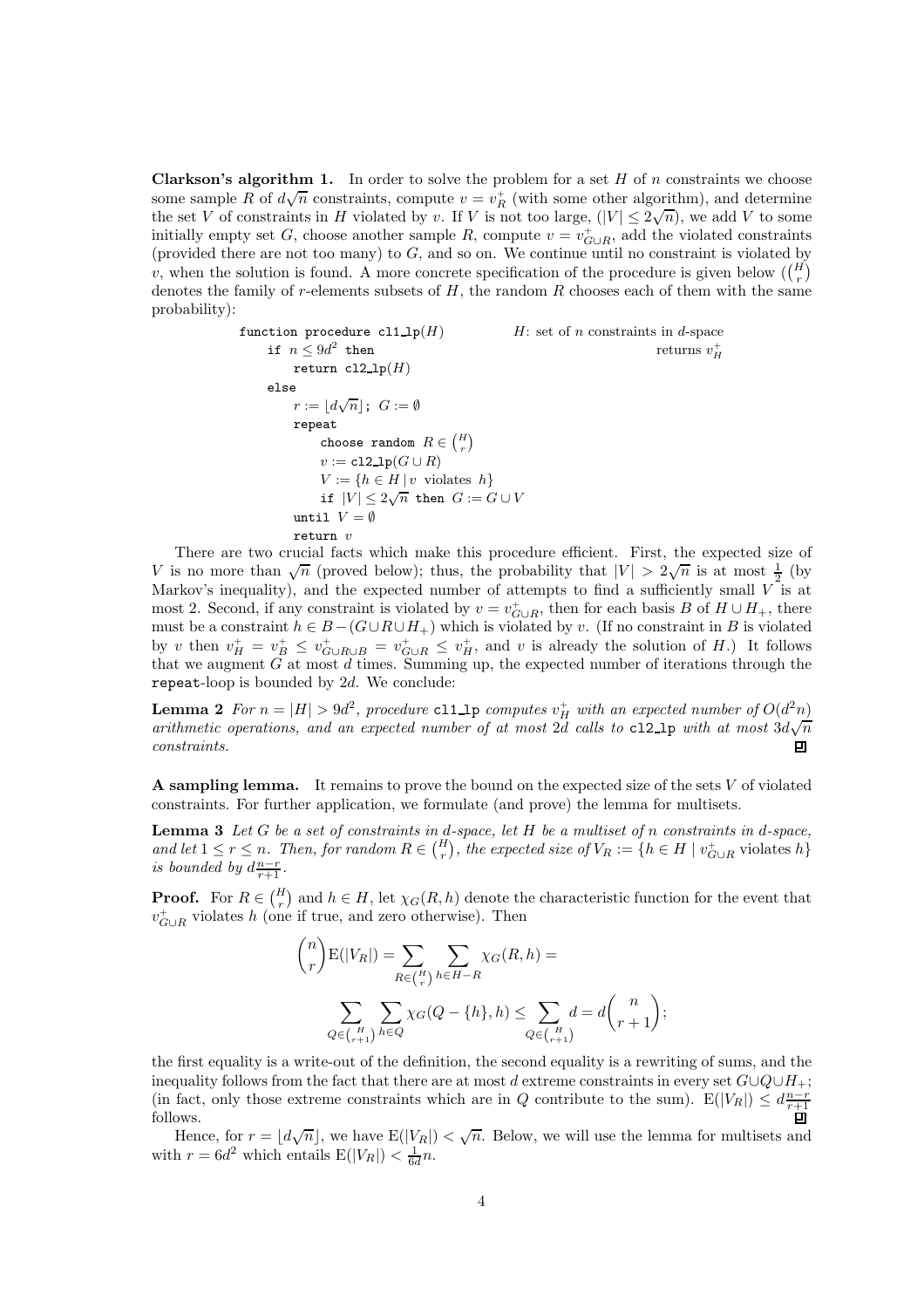Clarkson's algorithm 2. This algorithm proceeds very similar to the first one. It chooses a random sample R of constraints – now of size  $6d^2$  – and computes  $v_R^+$  by some other algorithm (the subexponential algorithm to be described later). Then it determines the violated constraints V from H. Instead of 'forcing' these constraints for the next iterations (like in the previous algorithm), it just increases their probability to be selected in further random samplings on  $H$ . This effect is achieved by assigning a multiplicity  $\mu_h$  to every constraint h in H;  $\mu_h$  is doubled, when h is violated by an intermediate solution. The analysis will show, that for any basis  $B$  of  $H$ , the elements of  $B$  increase their multiplicities so quickly, that they are chosen with high probability after a logarithmic number of iterations. Let us first provide the details of the procedure, and then have the analysis materialize. In this procedure, we view  $H$  as a multiset, each  $h$  with multiplicity  $\mu_h$ ;  $\mu(H) := \sum_{h \in H} \mu_h$ . When we talk about random  $R \in \binom{H}{r}$ , then we refer also to the multiset (and so, in general,  $R$  is a multiset).

function procedure 
$$
cl2\lrcorner\ln(H)
$$
 \n $H$ : set of *n* constraints in *d*-space\n\nif  $n \leq 6d^2$  then\n return  $subex\lrcorner\ln(H)$ \nelse\n
$$
r = 6d^2
$$
\nrepeat\n choose random  $R \in {H \choose r}$ \n
$$
v := \text{subex}\lrcorner\ln(R)
$$
\n
$$
V := \{h \in H \mid v \text{ violates } h\}
$$
\nif  $\mu(V) \leq \frac{1}{3d}\mu(H)$  then\n for all  $h \in V$  do  $\mu_h := 2\mu_h$ \n\nuntil  $V = \emptyset$ \nreturn  $v$ 

It follows from Lemma 3 and Markov's inequality that the expected number of attempts until we obtain a sufficiently small  $V$  is 2 at most. The next lemma will bound the number of successful iterations, i.e. iterations where  $H$  gets reweighted.

**Lemma 4** Let  $k$  be some positive integer. After  $kd$  successful iterations, we have

$$
2^k \le \mu(B) < n e^{k/3}
$$

for every basis  $B$  of  $H$ .

**Proof.** Every successful iteration adds a weight of at most  $\frac{1}{3d}\mu(H)$  to H, and so the upper bound

$$
\mu(B) \le \mu(H) \le n(1 + \frac{1}{3d})^{kd} < n e^{k/3}
$$

follows.

To see the lower bound on  $\mu(B)$ , recall that (as we argued before) if there are constraints violated by  $v$ , then there must be a violated constraint in any basis of  $H$ . So every successful iteration doubles the weight of a constraint in  $B$ . That is, there is a constraint in  $B$  which has been doubled at least k times (since there are only d constraints in B). Hence,  $\mu(B) \geq 2^k$ .  $\Box$ 

Since  $2 > e^{1/3}$ , the lower bound will exceed the upper bound for large enough k, which means that we must have found the solution before that.

**Lemma 5** For  $n = |H| > 6d^2$ , procedure cl2\_lp computes  $v_H$  with an expected number of  $O(d^2 n \log n)$  arithmetic operations, and an expected number of at most  $6d \ln n$  calls to subex 1p with at most  $6d^2$  constraints.

**Proof.** For  $k = 3 \ln n$ , we have  $2^k = n^{3 \ln 2} > n^2 = n e^{k/3}$ . Hence, by Lemma 4, there are at most  $3d \ln n$  successful iterations, and the expected number of iterations is at most twice this number. Each iteration costs  $O(dn)$  arithmetic operations and one call to subex 1p. 回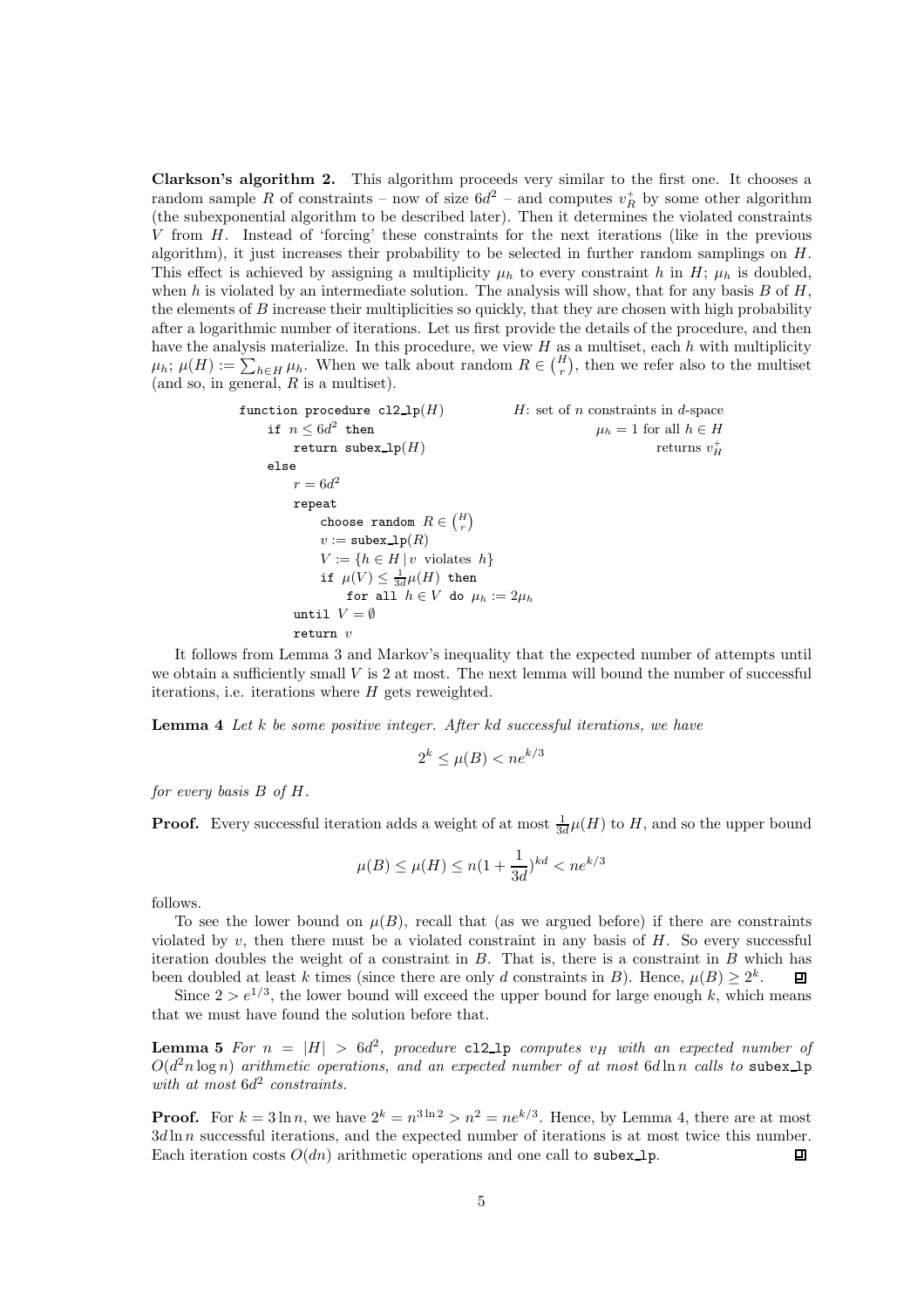A subexponential algorithm. Given a set  $H$  of n constraints we remove a random constraint h, and compute the solution for  $H - \{h\}$  recursively (so after taking random samples of size  $d\sqrt{n}$ and  $6d^2$ , we ended up with a sample of size  $n-1$ .) If h is not violated by  $v^+_{H-\lbrace h \rbrace}$ , then we are done. If h is violated, then we try again by removing a (hopefully different) random constraint. Note that the probability that h is violated by  $v_{H-\{h\}}^+$  is at most  $\frac{d}{n}$  since there are at most d extreme constraints in  $H$  (actually a special case of Lemma 3).

So much for the basic idea; in order to guarantee efficiency, we need some additional ingredients. First, the procedure  $SUBEX\_lp$  actually solving the problem has two parameters: a set G of constraints, and a basis  $B \subseteq G$ ; in general, B is not a basis of G, and we call it a *candidate basis*. <sup>2</sup> For technical reasons the subexponential procedure computes  $v_G$  (rather than  $v_G^+$ ) and a basis for G; it assumes that  $v_B > -\infty$  and so  $v_G > -\infty$ . Note that B has no influence on the output of the procedure (but influences its efficiency). The original problem of computing  $v_H^+$  can now be solved by:

function procedure 
$$
\text{subex\_lp}(H)
$$
  $H$ : set of *n* constraints in *d*-space  $(v, B) := \text{SUBEX\_lp}(H \cup H_+, H_+)$  return *v*

Besides the violation test, the following pseudocode for SUBEX<sub>1</sub> assumes the availability of a second primitive operation,  $\text{basis}(B, h)$ , which computes a basis of  $B \cup \{h\}$  for a d-element basis B and a constraint h. This step corresponds to a dual pivot step, and with an appropriate representation of B, it can be performed with  $O(d^2)$  arithmetic operations. Our feasibility assumption guarantees that  $\text{basis}(B, h) \neq \infty$ . Note that the quantity m below is initially  $n + d$  before we go down the recursion.

> function procedure SUBEX  $\text{lp}(G, B)$ ; G: set of m constraints if  $G = B$  then  $B \subseteq G$ : basis<br>return  $(v_B, B)$  returns  $v_G$  and basis of  $G$ returns  $v_G$  and basis of G else choose random  $h \in G - B$  $(v, B') := \texttt{SUBEX\_lp}(G - \{h\}, B)$ if  $h$  violates  $v$  then return SUBEX\_1 $p(G, \text{basis}(B', h))$ else return  $(v, B')$

A simple inductive argument shows that the procedure returns the required answer. This happens after a finite number of steps, since the first recursive call decreases the number of constraints, while the second call increases the value of the candidate basis (and there are only finitely many different values). The procedure SUBEX<sub>1</sub> can be viewed as a dual simplex algorithm, its corresponding primal version being exactly one of Kalai's subexponential simplex variants [17, 16].

For the analysis of the expected behavior of the algorithm, let us take a closer look at the probability to make the second recursive call with candidate basis 'basis $(B', h)$ '. To be precise we have to take back the previously claimed  $\frac{d}{n}$ -bound and replace it by  $\frac{d}{m-d}$ , since we choose h from  $G-B$  (and B always has d elements). However, if  $d-j$  extreme constraints in G are in B, then the bound improves to  $\frac{j}{m-d}$ ; in fact, there are never more 'bad' choices than there are choices at all, and so the bound can be lowered to  $\frac{\min\{j,m-d\}}{m-d}$ . We want to show that the numerator decreases rapidly as we go down the recursion, and this will entail the subexponential time bound.

We enumerate the constraints in  $G$  in such a way that

 $v_{G-\{h_1\}} \leq v_{G-\{h_2\}} \leq \cdots \leq v_{G-\{h_{d-k}\}} < v_B \leq v_{G-\{h_{d-k+1}\}} \leq \cdots \leq v_{G-\{h_m\}}.$ 

The ordering is not unique, but the parameter  $k$  emerging from this ordering is unique and we call it the hidden dimension of the pair  $(G, B)$ ; hidden dimension zero implies that B is a basis for G.

<sup>&</sup>lt;sup>2</sup>In simplex terminology, this corresponds to a dual feasible basis.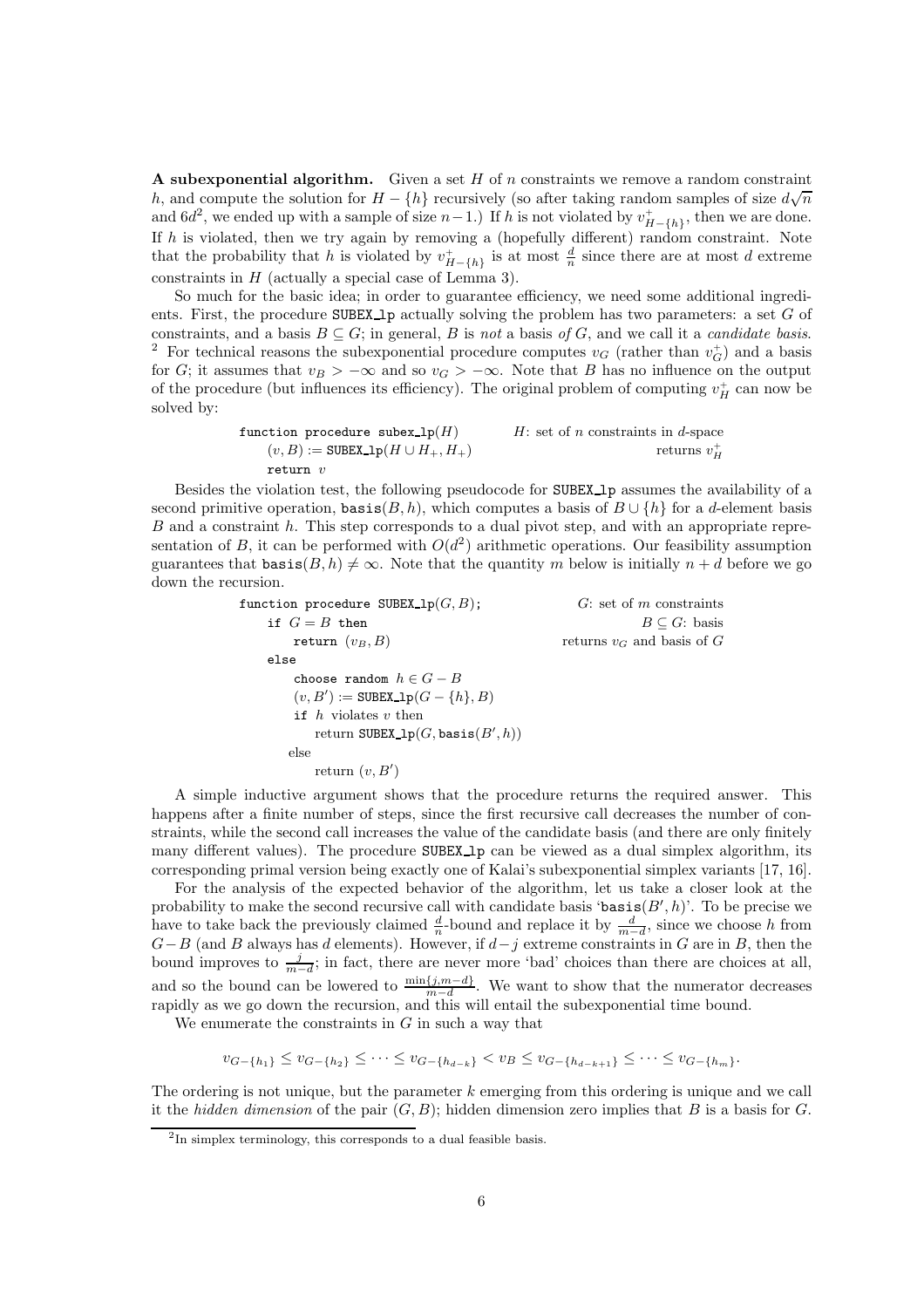Note that for  $h \in G - B$ ,  $v_B \le v_{G-\{h\}}$ , and so  $h_1, h_2, \ldots, h_{d-k}$  are in B. Hence the only choices for h which possibly entail a second call are  $h_{d-k+1}, \ldots, h_d$  (for  $i > d$ ,  $v_{G-\lbrace h_i \rbrace} = v_G$ ). Suppose that, indeed,  $h_{d-k+i}$ ,  $1 \leq i \leq k$ , is chosen, and the first call (with candidate basis B) returns with basis  $B'$ ,  $v_{B'} = v_{G - \{h_{d-k+i}\}}$ . Then we compute  $B'' = \text{basis}(B', h_{d-k+i})$ . Since  $v_{G-\{h_{d-k+i}\}} = v_{B'} < v_{B''}$ , the pair  $(G, B'')$  for the second call has hidden dimension at most  $k-i$ .

The hidden dimension is monotone, i.e., if  $B \subseteq F \subseteq G$ , then the hidden dimension of  $(F, B)$  does not exceed the hidden dimension of  $(G, B)$ . This holds, because the constraints  $h_1, h_2, \ldots, h_{d-k}$ are in B (and so in F), and  $v_{F-\lbrace h_i \rbrace} \le v_{G-\lbrace h_i \rbrace}$  because  $F \subseteq G$ .

We denote by  $b(m, k)$  the maximum (over all possible inputs) expected number of calls to basis entailed by a call SUBEX<sub>-</sub>1 $p(G, B)$  with m constraints and hidden dimension at most k.  $b(d, k) = 0$ for  $0 \leq k \leq d$ , and with the discussion above we conclude the recursion

$$
b(m,k) \le b(m-1,k) + \frac{1}{m-d} \sum_{i=1}^{\min\{k,m-d\}} (1 + b(m,k-i)) \quad \text{for } m > d.
$$
 (2)

A simple proof by induction shows that  $b(m, k) \leq 2^k(m - d)$ . However, it turns out that for *n* not much larger than  $d$ , this is a gross overestimate, and with extra effort one can show

$$
1 + b(m, k) \le \exp\left(2\sqrt{k \ln \frac{m-d}{\sqrt{k}}} + (\ln 3 + 2)\sqrt{k} + \ln \frac{m-d}{\sqrt{k}}\right) = e^{O(\sqrt{k \ln(m-d)})},
$$

where  $\ln x = \max(\ln x, 1)$ . For a proof of this bound see [15, 20]. Each basis computation takes  $O(d^2)$ . For each basis B computed in the algorithm, we test every constraint at most once for violation of  $v_B$ . Hence, the number of violation tests is bounded<sup>3</sup> by  $(m - d)b(m, d)$ , with  $O(d)$ arithmetic operations for each such test.

**Lemma 6** For  $n = |H|$ , procedure subex  $\text{lp}(H)$  computes  $v_H^+ = v_{H \cup H_+}$  with an expected number of  $O((d^2 + nd)e^{O(\sqrt{d \ln n})})$  arithmetic operations.  $\Box$ 

Putting it together. If we plug the bound obtained for subex 1p into Lemma 5, then we have a bound of  $O(d^2 n \log n + e^{O(\sqrt{d \ln d})} \log n)$  for the expected number of arithmetic operation required by cl2\_lp. If we apply this to Lemma 2, we get an estimate of  $O(d^2n + d^4\sqrt{n}\log n + e^{O(\sqrt{d\ln d})}\log n)$ for cl1\_lp. The middle term is dominated by the first or last term for all values of d and  $n$ ; for the values of *n* for which the last term is dominant, the log *n* factor is absorbed by  $O(\sqrt{d \ln d})$  in the exponent. We conclude

**Theorem 7** The optimal nonnegative vertex  $v_H^+$  of a linear program with n constraints H in dspace can be computed by a randomized algorithm with an expected number of  $O(d^2n + e^{O(\sqrt{d \ln d}}))$ arithmetic operations.  $\Box$ 

## 4 An Abstract Framework

In this section we show that the algorithms we discussed so far actually work in a more general and abstract combinatorial setting, which makes them applicable to a wide range of problems (most of them are convex programming).

Let us consider optimization problems specified by pairs  $(H, w)$ , where H is a finite set, and  $w: 2^H \to \mathcal{W} \cup \{-\infty\}$  is a function with values in a linearly ordered set  $(\mathcal{W} \cup \{-\infty\}, \leq)$ , the value  $-\infty$  (standing for 'undefined') preceding all values in W. The elements of H are called *constraints*, and for  $G \subseteq H$ ,  $w(G)$  is called the *value of G*. The goal is to compute a minimal subset  $B_H$  of H with the same value as  $H$  (from which, in general, the value is easy to determine), assuming the availability of two basic operations to be specified below. It turns out that the algorithms we

<sup>&</sup>lt;sup>3</sup>A direct proof also gives the  $2^k(m-d)$  bound for the expected number of violation tests.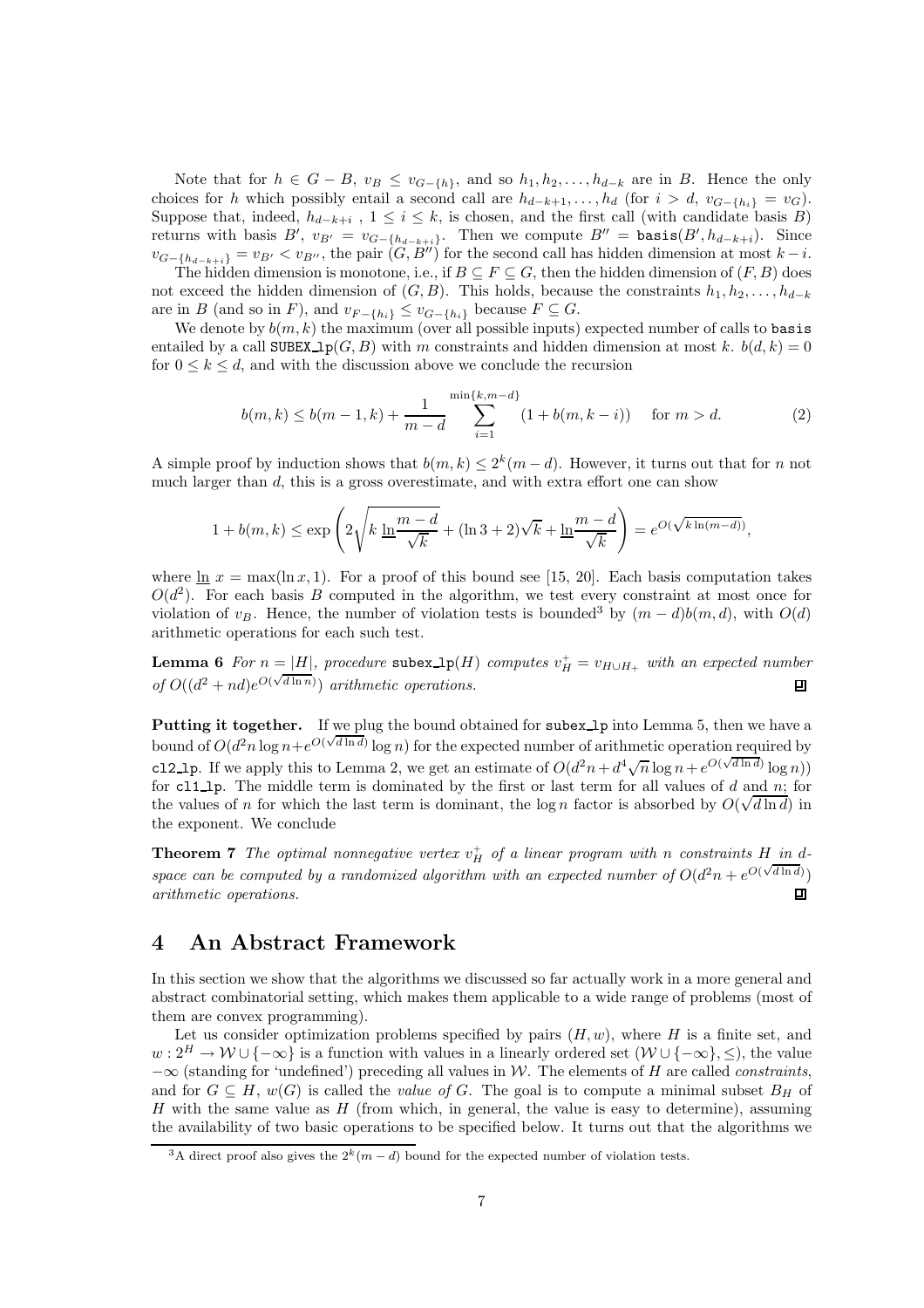have seen can be used to perform this computational task, as long as the following axioms are satisfied:

**Axiom 1.** (Monotonicity) For any F, G with  $F \subseteq G \subseteq H$ , we have  $w(F) \leq w(G)$ . **Axiom 2.** (Locality) For any  $F \subseteq G \subseteq H$  with  $-\infty \neq w(F) = w(G)$  and any  $h \in H$ ,  $w(G) < w(G \cup \{h\})$  implies that also  $w(F) < w(F \cup \{h\})$ .

If Axioms 1 and 2 hold, then we call  $(H, w)$  an  $LP$ -type problem. Linear programming is an LP-type problem  $(H \cup H_+, w)$ , if we set  $w(G) = v_G$  for a constraint set  $G \subseteq H \cup H_+$ . Then the axioms coincide with Lemma 1 (i) and (ii). The notions introduced in Section 2 carry over in the obvious way: A basis B is a set of constraints with  $w(B') < w(B)$  for all proper subsets B' of B. For  $G \subseteq H$ , a basis of G is a minimal subset  $B = B_G$  of G with  $w(B) = w(G)$ . Constraint h is violated by G, if  $w(G) < w(G \cup \{h\})$ . Constraint h is extreme in G, if  $w(G - \{h\}) < w(G)$ .

For the efficiency of the algorithm the following parameter is crucial: the maximum cardinality of any basis is called the *combinatorial dimension* of  $(H, w)$ , and is denoted by  $\delta = \delta_{(H, w)}$ .

We assume that the following primitive operations are available.

(Violation test) 'h is violated by  $B$ ', for a constraint h and a basis B, tests whether  $h$  is violated by  $B$  or not.

(Basis computation) 'basis $(B, h)$ ', for a constraint h and a basis B, computes a basis of  $B \cup \{h\}.$ 

Carefully reconsidering the algorithms developed in the previous section, we find that the two axioms and primitive operations above constitute all that is needed to make them work in the abstract setting. Of course, concrete vertices  $v_B$  as referred to in case of LP do not exist in the abstract setting and need to be replaced by their abstract representations B.

As far as the subexponential analysis of SUBEX lp is concerned, we have already seen that another property of LP is needed to make it valid, and this is part (iii) of Lemma 1 which states that any basis has exactly d constraints. We call this property basis-regularity. More precisely, it is crucial for the analysis that a call to  $\texttt{SUBEX\_lp}(G, B)$  with  $|G| = d$  entails no further calls to primitive operations, and this follows from basis-regularity. The axioms above do not imply basisregularity, and all of the concrete LP-type problems we present below are indeed not basis-regular. Still, a bound which is linear in n (but exponential in  $\delta$ ) can be proved in any case [26, 15].

**Theorem 8** Given an LP-type problem  $(H, w)$ ,  $|H| = n$ , of combinatorial dimension  $\delta$ , and some initial basis  $B \subseteq H$ , a basis  $B_H$  of  $H$  can be computed with an expected number of at most  $2^{\delta+2}(n-\delta)$  violation tests resp. basis computations.  $\Box$  $2^{\delta+2}(n-\delta)$  violation tests resp. basis computations.

The next section shows that the subexponential analysis can in fact be extended to all LP-type problems. However, already at this stage, the theorem establishes optimal linear-time algorithms for any LP-type problem of fixed combinatorial dimension  $\delta$ . To this end observe that the primitive operations involve problems of size  $\delta + 1$  at most, and for constant  $\delta$ , even brute-force realizations entail only constant effort. There is quite a number of problems which fit into the framework. We just provide a list, for further details see [20].

*Smallest enclosing ball.* Given a set P of n points (or other objects) in d-space, find center and radius of the smallest ball containing all the points (combinatorial dimension  $d+1$ ).

Polytope distance. Given two polytopes P and Q (specified by a total of n points in d-space), compute points  $p \in P, q \in Q$  minimizing dist $(p, q), p \in P, q \in Q$  (combinatorial dimension  $d+2$ ).

Smallest enclosing ellipsoid. Given n points in d-space, compute the ellipsoid of smallest volume containing the points (combinatorial dimension  $d(d+3)/2$ ).

Largest ellipsoid in polytope. Given a polytope in d-space as the intersection of n halfspaces, compute the ellipsoid of largest volume contained in the polytope (combinatorial dimension  $d(d +$  $3)/2$ ).

Smallest intersecting ball. Given n closed convex objects in d-space, compute the ball of smallest radius that intersects all of them (combinatorial dimension  $d + 1$ ).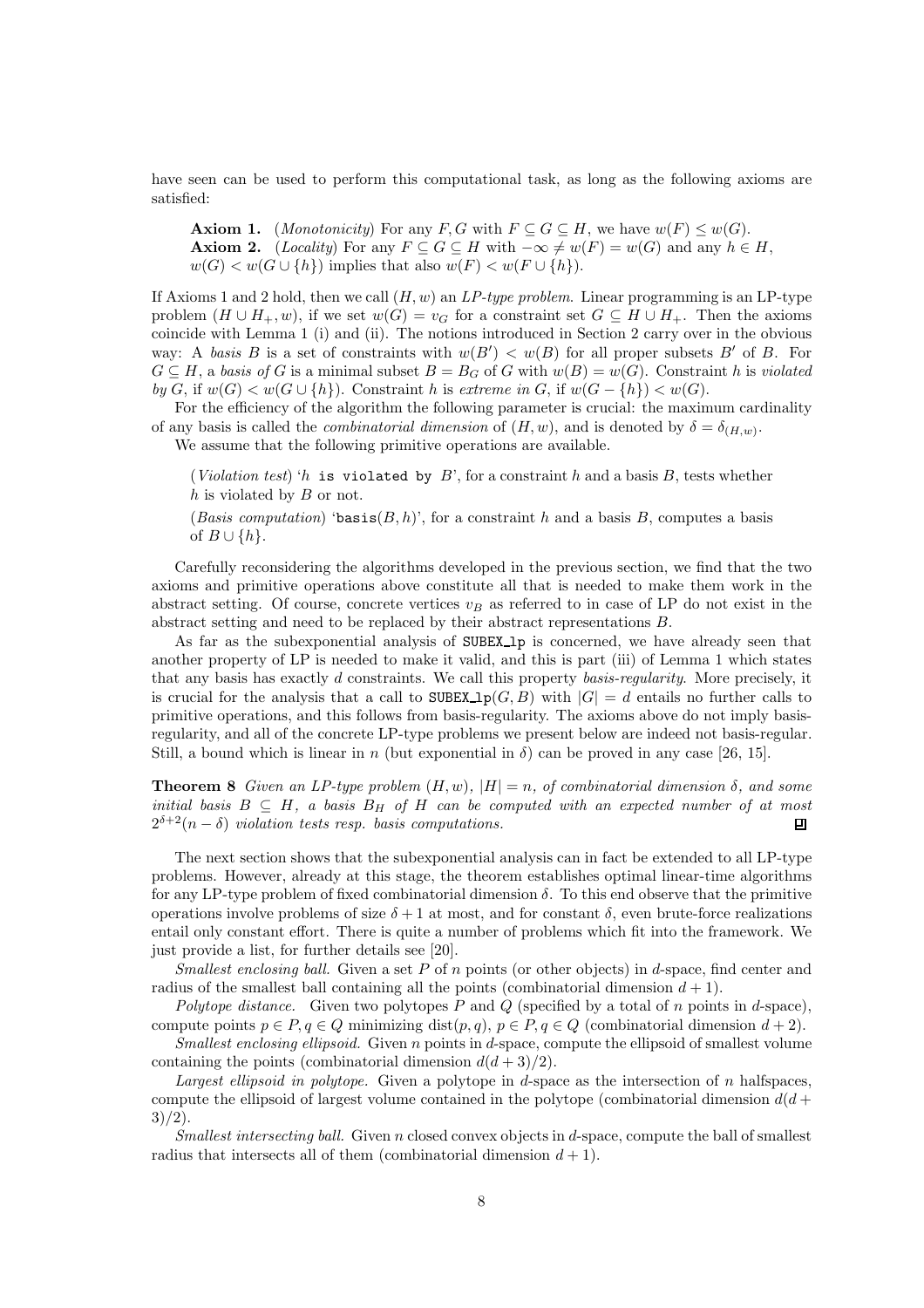Angle-optimal placement of point in polygon. Let P be a star-shaped polygon with n vertices in the plane (a polygon is star-shaped if there is a point inside the polygon which sees all edges and vertices; the locus of all such points is called the kernel). Compute a point p in the kernel of  $P$ . such that after connecting p to all the vertices of P by straight edges, the minimal angle between two adjacent edges in the triangulated polygon is maximized (combinatorial dimension 3).

Rectilinear 3-centers in the plane. Given a set  $P$  of  $n$  points in the plane, find three points  $c_1, c_2, c_3$  so that  $\max_{p \in P} \min_{i=1,2,3} ||c_i - p||_{\infty}$  is minimal [27].

Spherical separability. Given n red and n blue segments in d-space, find the smallest radius ball covering all red segments and disjoint from all blue segments. Holds also for many computationally simple objects instead of line segments [28].

Width of 'thin' point sets in the plane. The width of a planar set  $P$  is the smallest width of a stripe covering P. Computing the width of an n-point set has an  $\Omega(n \log n)$  lower bound. However, if the smallest distance between two points in  $P$  is larger than the width of  $P$ , the problem can be formulated as an LP-type problem of combinatorial dimension  $5$  (relies on the fact that n disjoint unit disks allow a line transversal iff any 5 of them do [10]).

The question whether a problem is LP-type can be a subtle issue and the answer may depend on the way the problem is formulated. In LP, for example, it may seem natural to define  $w(G)$  just as the minimum value of  $c^T x$  subject to the constraints in G. Then however, basis regularity and – much worse – the locality axiom no longer hold. To see this, consider the 2-dimensional problem of minimizing y (i.e.  $c^T = (0, 1)$ ) subject to the constraint set  $H = \{h_1, h_2, h_3\}, h_1 : x - y \le -1$ ,  $h_2 : x \geq 0$  and  $h_3 : y \geq 0$ . Then  $w(H) = w(\lbrace h_1, h_2 \rbrace) = 1$ , and the latter set is a basis (of H). Another basis of different size is  $\{h_3\}$  with  $w(\{h_3\}) = w(\{h_1, h_3\}) = w(\{h_2, h_3\}) = 0$ . This means that  $\{h_1, h_3\}$  violates  $h_2$  but  $\{h_3\}$  does not violate  $h_2$ , so locality fails. Defining  $w(G) := v_G$  (as we have done it) 'saves' the situation. As an example that works with canonical  $w$  consider the smallest enclosing ball problem addressed above, in dimension  $2$ . For a subset  $Q$  of the points we define  $w(Q)$  as the radius of the smallest disk  $D<sub>O</sub>$  containing all the points in G.  $D<sub>O</sub>$  is unique, and G violates  $p$  if and only if  $p$  lies outside  $D_Q$ . From this, locality easily follows (and monotonicity is obvious). However, the situation is different for the smallest enclosing disk in the  $L_{\infty}$ -norm (smallest enclosing axis-parallel square). Defining  $w(Q)$  as the sidelength of the smallest square covering Q does not work, because this square is in general not unique and locality may fail, just like in LP. Computing the smallest enclosing axis-parallel rectangle instead (from which a smallest square can be obtained) fixes the problem.

These examples are not meant to suggest that similar transformations can be applied to create an LP-type problem out of any problem that just 'looks' LP-type. As an example, consider the closest pair problem. For a point set P in the plane and a subset Q, let  $w(Q)$  be the closest interpoint distance in  $Q$ . Then  $w$  is monotone (the other way round) but locality fails (it is an easy exercise to verify this). Moreover, there is no way to cast the closest pair problem as an LP-type problem with fixed combinatorial dimension (if  $w(Q)$  as above would work, we had combinatorial dimension 2), because then Theorem 8 would imply the existence of an  $O(n)$  algorithm,  $n = |P|$ , contradicting the  $\Omega(n \log n)$  lower bound.

## 5 A Subexponential Bound for LP-type Problems

Fix some LP-type problem  $(H, w)$  of combinatorial dimension  $\delta, |H| = n$ . In the previous section we have argued that SUBEX<sub>-1</sub> can solve the problem with an expected subexponential number of primitive operations, provided that calls to pairs  $(G, B)$  with  $|G| = \delta$  are 'free'. This is the case if the problem is basis-regular, i.e. all bases have size exactly  $\delta$ , like in LP with  $\delta = d$ . For many other problems (including the ones listed above), basis-regularity is not naturally satisfied. Here we prove that the subexponential analysis can in fact be extended to all LP-type problems, whether they are basis-regular or not. Let us start by 'pretending' that small problems are free; specifically, we assume existence of an algorithm  $\texttt{SmallLPtype}$  that can handle pairs  $(G, B)$  with  $|G| \leq \delta$ . Then any LP-type problem can be solved by the following algorithm LPtype which is just the abstract analogue of SUBEX 1p, with Small LPtype plugged in as a subroutine.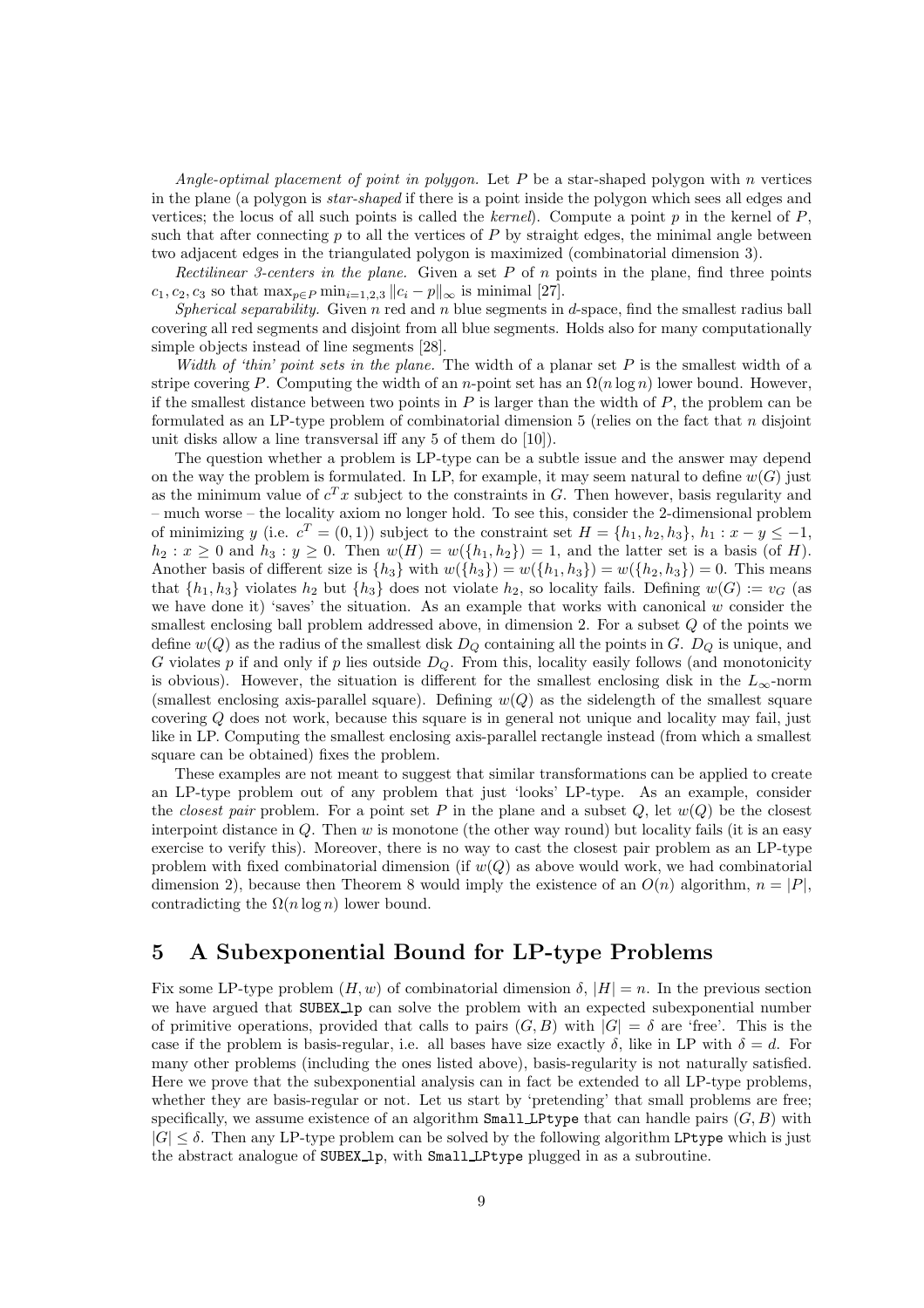```
function procedure LPtype(G, B)<br>
if |G| \leq \delta then returns B_Gif |G| \leq \delta then
        return Small LPtype(G, B)else
        choose random h \in G - BB' := \texttt{LPtype}(G - \{h\}, B)if h is violated by B' then
             return LPtype(G, \texttt{basis}(B', h))else
             return B'
```
If we evaluate the performance of LPtype in terms of violation tests, then the bounds developed for SUBEX 1p apply with a multiplicative overhead of  $t_S(\delta) + 1$ , where  $t_S(\delta)$  denotes the maximum expected number of violation tests incurred by algorithm Small LPtype (which we develop later) on a single instance. This algorithm will – just like LPtype – have the property that any basis computation is preceded by a violation test, so bounding the latter bounds the former as well. Specifically, the following holds.

**Lemma 9** Given some initial basis  $B \subseteq H$ , a basis  $B_H$  of H can be computed with an expected number of no more than  $(n - \delta)e^{O(\sqrt{\delta \ln n})}(tS(\delta) + 1)$  violation tests, resp. basis computations.

Note that for basis-regular LP-type problems,  $t_S(\delta) = 0$ . Below we prove that in the general case  $t_S(\delta)$  can be bounded by

$$
2\delta \exp\left(2\sqrt{\delta} + 2\sqrt[4]{\delta}\ln \delta + \ln^2 \delta\right) = e^{O(\sqrt{\delta})},\tag{3}
$$

where the exponent is asymptotically smaller than the exponent we already get from the analysis of SUBEX lp. Thus, the contribution of the small problems does not introduce asymptotic overhead in the exponent of Lemma 9. In particular, the best bound we were able to give for LP in Theorem 7 then applies to any LP-type problem.

**Theorem 10** Given an LP-type problem  $(H, w)$ ,  $|H| = n$ , of combinatorial dimension  $\delta$ , and some initial basis  $B \subseteq H$ , a basis  $B_H$  of H can be computed with an expected number of no more than  $O(\delta n + e^{O(\sqrt{\delta \ln \delta})})$  primitive operations.  $O(\delta n + e^{O(\sqrt{\delta \ln \delta})})$  primitive operations.

For the concrete LP-type problems *smallest enclosing ball* and *polytope distance* mentioned above, this bound becomes a 'real' bound in terms of arithmetic operations, since in these cases a violation test can be performed in time  $O(d)$  and a basis computation in time  $O(d^3)$  [15].

The small problems. Recall that the crucial feature in the analysis of SUBEX lp was that if  $|G - B|$  is large, then the second recursive call is efficient on average due to a substantial decrease in hidden dimension. Our algorithm Small LPtype exploits the same idea. It will have a first and a second recursive call, the first one solving the problem on  $G - \{h\}$ , for h randomly chosen from some sample space. However, if the canonical sample space  $G-B$  turns out to be too small (which could be the typical situation for  $|G| < \delta$ , some preliminary computations will enlarge it to make the second call more efficient on average. The degree of enlargement is obtained from a tradeoff between the extra effort and the gain in efficiency.

Fix some pair  $(G, B)$ . If we would (like it is done in LPtype) insist on using the same basis B for the first recursive call on the set  $G - \{h\}$ , then of course, h would be restricted to lie in  $G - B$ , and there would be no way to enlarge the sample space. But we might as well recur with  $(G - \{h\}, B')$ , where  $B' \subseteq G - \{h\}$  is some other basis. As long as  $B'$  is no worse than B (i.e.  $w(B') \geq w(B)$  holds), such a choice can make the whole procedure only more efficient. In this situation, a call with  $(G - \{h\}, B)$  or with  $(G - \{h\}, B')$  can be performed for all  $h \in G - B \cap B'$ , which typically is a larger set than  $G - B$ . Thus, the more alternative bases B' are available, the larger the sample space gets; the 'preliminary computations' addressed above just represent a way of collecting enough such alternative bases. The following defines elements that might potentially end up in the sample space.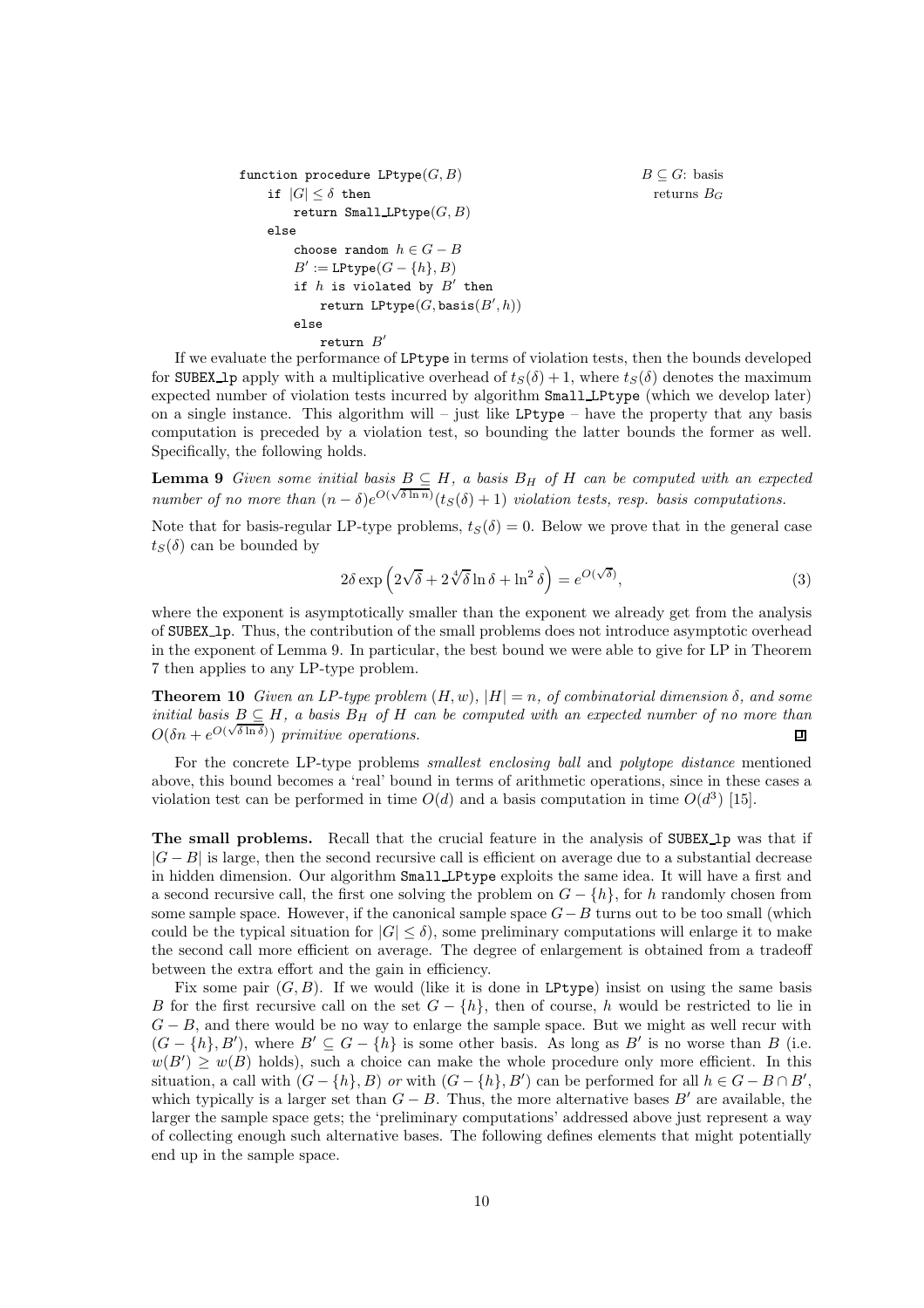**Definition 11**  $h \in B \subseteq G$  is called free with respect to  $(G, B)$  if there exists a basis  $B' \subseteq G - \{h\}$ with  $w(B') \ge w(B)$ . In this case B' is called a witness for h with respect to  $(G, B)$ .

A witness of h proves that h is free. Elements of  $G - B$  are free with witness B. With this terminology, our task consists of finding free elements (in addition to the ones in  $G - B$ , if their number does not suffice), along with corresponding witnesses.

To do this, we incrementally update a set D of free elements; initially,  $D := G - B$ . In case D is already large enough, which for our purposes will mean  $|D| \geq \lceil \alpha |G| \rceil$ , for  $0 < \alpha < 1$  a constant to be determined later, there is nothing to do. Otherwise we will have to enlarge  $D$  by at least one more free element 'hidden' in  $B$ ; to this end we step through a sequence of basis computations, until a witness for a yet unknown free element is discovered,<sup>4</sup> as follows: recursively call the algorithm with  $(G, B)$ , but supply an additional parameter E that contains all the elements of G whose status is yet unknown (initially,  $E = B$ ). This recursive call now has two ways to terminate: either it finds the desired basis  $B_G$  or – while improving its basis – discovers some  $B' \subseteq G$  which fails to contain E. This, however, means that the elements in  $E - B'$  have been uncovered as free elements with witness B′ , so the call has found at least one new free element and has therefore accomplished its task. Shrink  $E$  accordingly and repeat. The key observation is that as long as  $D$  is small, the set  $E$  of elements of unknown status will be large. Since the recursive call with parameter  $E$  terminates as soon as the first basis  $B'$  appears that is no longer wedged between  $E$ and G, it actually operates only on  $G - E$  instead of G. This makes it substantially cheaper. In other words, the algorithm tentatively 'enforces' the elements of  $E$  and either finds the optimal basis in G under this tentative hypothesis, or it disproves the hypothesis by delivering (at least) one new free element. If enough free elements have been found (i.e. E has become small enough), the algorithm proceeds as before: it removes a random free element h and recurs on  $(G - \{h\}, B^h)$ , where  $B<sup>h</sup>$  is a witness of h. This idea of tentatively enforcing constraints in order to find new free elements in an efficient manner has first been used by Kalai in one of his subexponential simplex algorithms for LP [17].

The Algorithm. The problem is solved by a call to an auxiliary algorithm Small LPtype E which has three parameters  $E \subseteq B \subseteq G$ .

| function procedure Small LPtype $(G, B)$ | $B\subseteq G$ : basis |
|------------------------------------------|------------------------|
| return Small LPtype $E(G, B, \emptyset)$ | returns $B_G$          |

The top-level of Small LPtype E (where  $E = \emptyset$ ) matches the description given above. Down the recursion the size of the problem is measured by  $|G-E|$ , and the quantity  $\lceil \alpha |G-E| \rceil$  replaces  $\lceil \alpha |G| \rceil$  as the critical value for the required number of free elements.

The procedure  $\texttt{SmallLPtype\_E}(G,B,E)$  either returns  $B_G$  or delivers a basis  $B'$  with  $w(B')>$  $w(B)$  and  $E \not\subseteq B' \subseteq G$  (if  $E = \emptyset$ , only the former alternative is possible, therefore **Small LPtype** $(G, B)$ ) indeed returns  $B_G$ ). The current set D of free elements is implicitly maintained as  $G - E'$ . The witness for an element h will be denoted by  $B<sup>h</sup>$ .

 $^{4}$ or we already find an optimal basis  $B_G$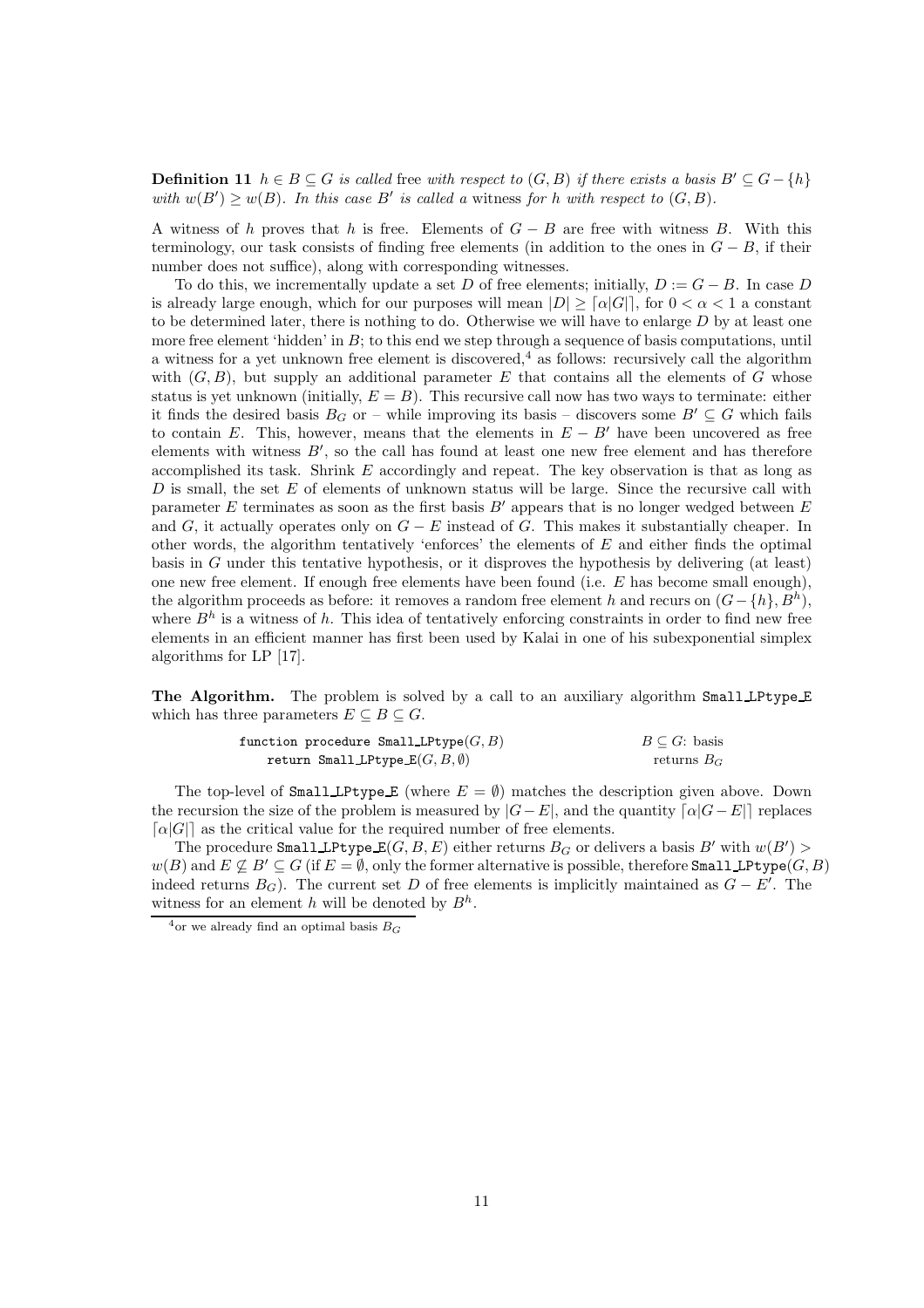function procedure Small LPtype  $E(G, B, E)$   $E \subseteq B \subseteq G$ ; B: basis if  $G = B$  then returns  $B_G$  or basis B', with if  $G = B$  then returns  $B_G$  or basis  $B'$ , with return  $B$  $y > w(B), E \nsubseteq B' \subseteq G$ else  $E' := B$ for all  $h \in G - E'$  do  $B^h := B$ while  $|G - E'| < \lceil \alpha |G - E| \rceil$  do  $B :=$  Small LPtype  $\mathbb{E}(G, B, E')$ if  $E \not\subseteq B$  then return  $B$ elsif  $E' \nsubseteq B$  then for all  $h \in E' - B$  do  $B^h := B$  $E' := E' \cap B$ else return B choose random  $h \in G - E'$  $B':=\mathtt{Small\_LPtype\_E}(G-\{h\},B^h,E)$ if  $E \not\subseteq B'$  then  $r$ eturn  $B'$ else if  $B'$  is violated by  $h$  then  $B'' := \mathtt{basis}(B', h)$ if  $E \not\subseteq B''$  then  $r$ eturn  $B''$ else return Small LPtype  $\texttt{E}(G, B'', E \cup \{h\})$ 

Termination of Small LPtype E follows by observing that the recursive calls solve smaller problems, measured in terms of  $|G - E|$  (note that the first recursive call is not executed if  $E' = E$ because then the algorithm does not enter the while-loop). The while-loop terminates because  $E'$  gets smaller in every iteration. The correctness of the algorithm follows by inductively checking the invariant ' $E \subseteq B \subseteq G$ '.

Let  $t_E(m, k)$  denote the maximum expected number of violation tests during a call to algorithm Small LPtype  $E(G, B, E)$  of size  $|G - E| = m$  and freedom at most k, where the freedom of a triple  $(G, B, E)$  is the number of free elements with respect to  $(G, B)$  that are not in E (this implies  $k \leq m$ ). The following recurrence relation can be proved, invoking arguments similar to the ones used in the development of recurrence (2).

**Lemma 12**  $t_E(m, 0) = 0$ . For  $m \ge k > 0$ ,  $t_E(m, k)$  is bounded by

$$
\sum_{i=0}^{\lceil \alpha m \rceil - 1} t_E(i, \min(k, i)) + t_E(m - 1, k - 1) + 1 + \frac{1}{\lceil \alpha k \rceil} \sum_{i=1}^{\lceil \alpha k \rceil} t_E(m - 1, k - i).
$$

From this, an upper bound of

$$
t_E(m,k) \leq 2\exp\left(2\sqrt{k/\alpha} + \ln m(\log_{1/\alpha} m + 1)\right)
$$

can be derived, and noting that  $t_S(\delta) \leq t_E(\delta, \delta)$ , we obtain (with  $\alpha := 1/(1 + \ln \delta / \sqrt[4]{\delta})$ )

$$
t_S(\delta) \leq 2\delta \exp\left(2\sqrt{\delta} + 2\sqrt[4]{\delta}\ln\delta + \ln^2\delta\right),\,
$$

which is the bound claimed in (3) for the maximum expected number of violation tests incurred by a call to  $\texttt{Small\_LPtype}(G, B)$ . For the details of the analysis see [14, 15].

Abstract optimization problems. Let us investigate the properties crucially underlying algorithm Small LPtype. As it turns out, these are surprisingly few. First, the basis  $B''$  need not be a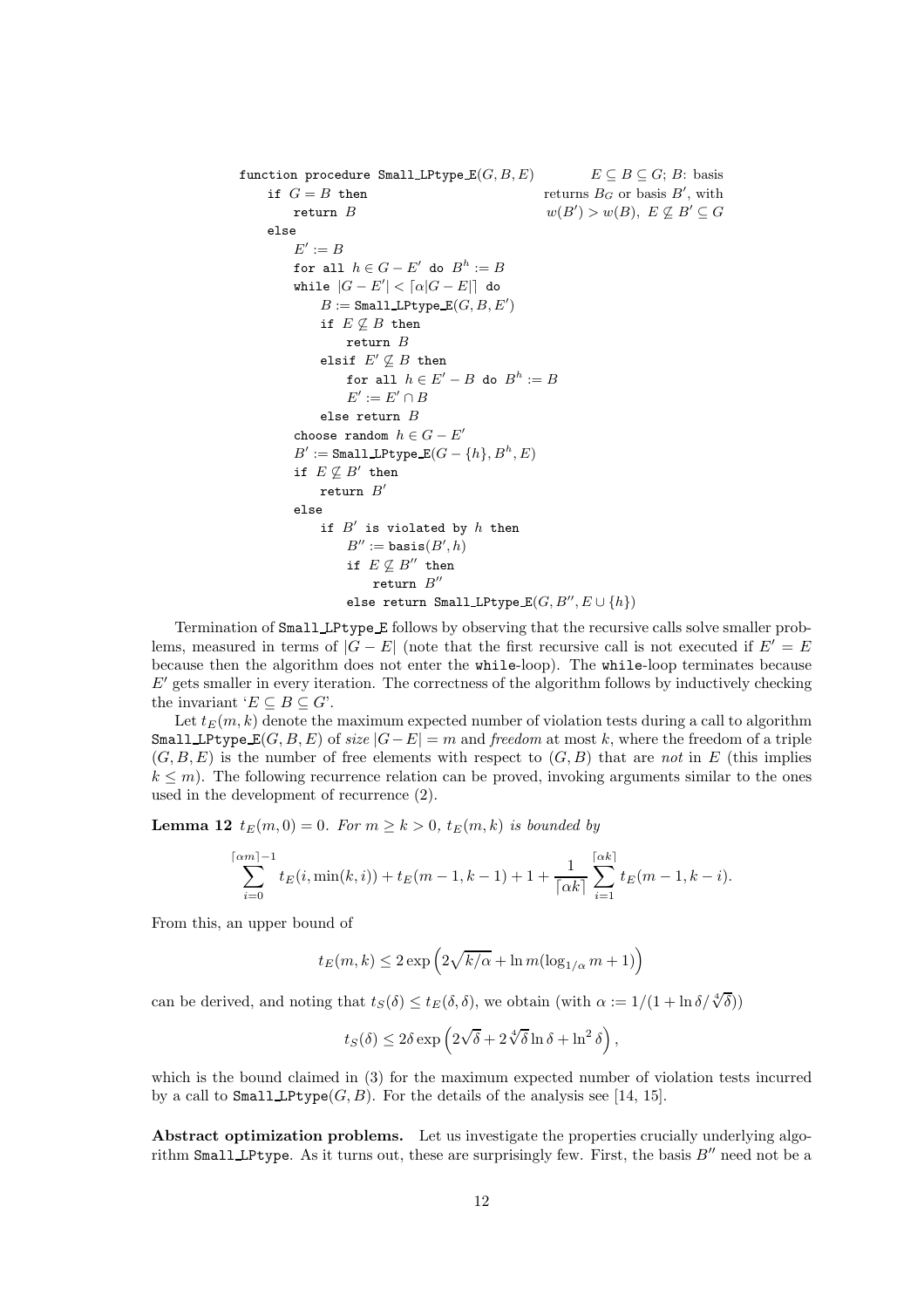basis of  $B' \cup \{h\}$ . It suffices that  $w(B'') > w(B')$ . In case of LP this is equivalent to  $B'' = B_{B' \cup \{h\}}$ , but in a general LP-type problem, many bases  $B''$  with the required property might exist. In this situation, any of them would do. Thus, the basis computation primitive could as well be replaced with a *basis improvement* primitive which might be (much) easier to implement. Anticipating this relaxation, the  $O(d^3)$  bounds stated above for the basis computation in the smallest enclosing ball and polytope distance problems were actually bounds for the basis improvement [15].

Second, in order to guarantee the invariant ' $E \subseteq B \subseteq G$ ', the improved basis B'' has to be a subset of G but not necessarily of  $B' \cup \{h\}$ . By the locality axiom we know that  $B' \cup \{h\}$  must contain an improved basis if G contains one (and the correctness of the algorithm in its present form crucially relies on this fact), but if we had a method of directly accessing some arbitrary improved basis in G, the algorithm would work completely without the locality assumption.

Third and last, the function  $w$  is quite irrelevant. The important feature is that the bases are linearly ordered, and solving the problem for a set  $G \subseteq H$  means finding the largest basis among all bases which are subsets of  $G$ . We can as well assume that any subset of  $H$  actually is a basis.

Following this discussion, we define an abstract optimization problem (AOP) to be a triple

 $(H, \prec, \Phi),$ 

where H is a finite set,  $\leq$  is some linear ordering of  $2^H$  and  $\Phi$  is an *improvement oracle* which is a function on pairs  $(G, B), B \subseteq G \subseteq H$  with the following property.

$$
\Phi(G, B) = \begin{cases} B, & \text{if } B = \max_{\preceq} \{ B' \mid B' \subseteq G \}, \\ B' \succ B, B' \subseteq G, \text{otherwise.} \end{cases}
$$

Under this model, the optimal (with respect to  $\preceq$ ) subset  $B_H$  of H can be found with at most  $2<sup>n</sup> - 1$  calls to the improvement oracle, where  $n = |H|$ . However, we can almost verbatim apply algorithm Small LPtype to solve an abstract optimization problem in subexponential time. To this end, violation test and basis computation are replaced by a single call to the oracle: compute  $B'' := \Phi(G, B')$ . Then the violation test becomes a query ' $B'' \neq B'$ ?', and if this query has a positive answer, the improved basis  $B''$  is readily available. The careful reader might have noticed that under the AOP axioms,  $G = B$  does not necessarily imply that B is optimal for G, so the termination criterion checked in the first line of the algorithm is not valid. However, we can assume the following stronger oracle.

$$
\Psi(G, B) = \begin{cases} B, & \text{if } B = \max_{\preceq} \{ B' \mid B' \subseteq G \}, \\ B' \succ B, B' \subseteq G, B' = \max_{\preceq} \{ B'' \mid B'' \subseteq B' \}, \text{otherwise,} \end{cases}
$$

which guarantees that only bases are considered during the algorithm which define their own optimum.  $\Psi(G, B)$  can be simulated with at most  $|G|$  calls to  $\Phi$  (replace the basis B' resulting from  $\Phi(G, B)$  with  $\Phi(B', B')$  until  $B'$  is stable). Invoking the bound (3) for Small LPtype we thus get

**Theorem 13** Given an AOP  $(H, \leq, \Phi)$ , a set  $B_H = \max_{\prec} {B | B \subseteq H}$  can be computed with an expected number of no more than

$$
2n^2 \exp\left(2\sqrt{n} + 2\sqrt[4]{n}\ln n + \ln^2 n\right)
$$

calls to the improvement oracle Φ.

If not before, the power of randomization in our context becomes apparent here. Namely, the following lower bound can be shown, see [14, 15].

**Theorem 14** Let  $A$  be a deterministic algorithm for solving AOPs on an n-element set  $H$ . Then there exists an AOP  $(H, \preceq, \Phi)$  which forces A to call  $\Phi$  at least  $2^n - 1$  times to find the optimal subset  $B_H$ .

For LP-type problems, no similar (and even no superpolynomial) lower bound for deterministic algorithms is known.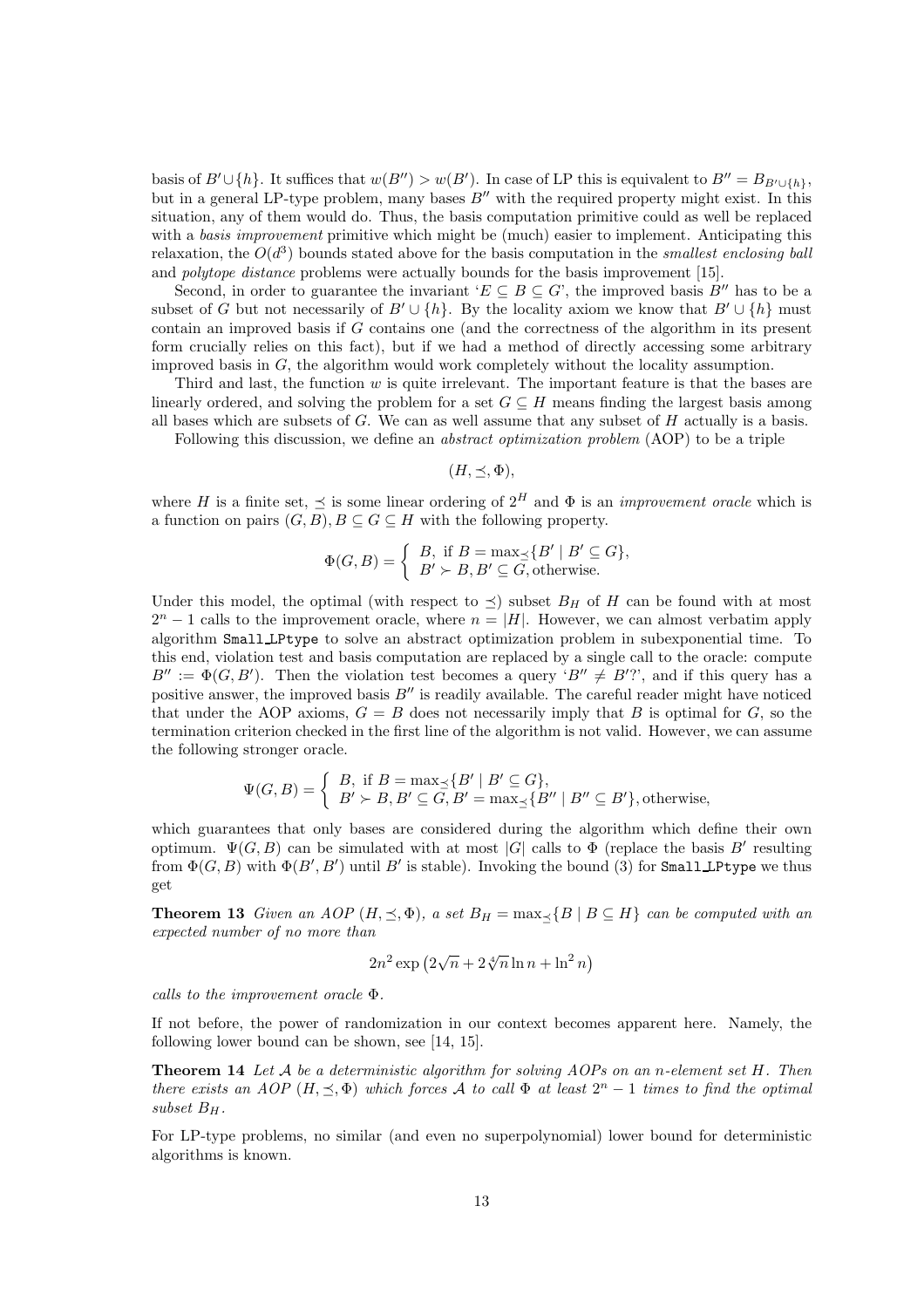#### 6 Discussion

We have reviewed several (randomized) algorithms for LP and LP-type problems which in combination lead to the currently best known subexponential bounds.

A challenging open problem is to improve on these bounds, and to prove or disprove the existence of a polynomial combinatorial algorithm for linear programming. While algorithm SUBEX lp might still substantially outperform the bound of Lemma 6 on actual LPs, Matoušek has constructed abstract LP-type problems which force SUBEX 1 to behave not much better than analyzed [21]. An interesting problem in this context is to determine the complexity of AOPs. Due to the very weak and simple axioms it might be possible to prove a nontrivial (superpolynomial) lower bound on the number of improvement oracle calls needed by any algorithm for solving AOPs. For deterministic algorithms, such a bound is given by Theorem 14, for randomized algorithms not even a superlinear bound (w.r.t.  $|H|$ ) is known. On the other hand, any improved upper bounds for AOPs immediately apply to small instances of LP  $(n = O(d))$  and the other concrete LP-type problems we have mentioned.

Chazelle and Matoušek [5], gave a deterministic algorithm solving LP-type problems in time  $O(\delta^{O(\delta)} n)$ , provided an additional axiom holds (together with an additional computational assumption). Still these extra requirements are satisfied in many LP-type problems.

A natural generalization is the problem of finding the best solution satisfying all but  $k$  of the given constraints, for abstract LP-type problems as defined here. This has been investigated by Matoušek [22].

Amenta [2], considers the following extension of the abstract framework: Suppose we are given a family of LP-type problems  $(H, w_\lambda)$ , parameterized by a real parameter  $\lambda$ ; the underlying ordered value set W has a maximum element  $\infty$  representing *infeasibility*. The goal is to find the smallest  $\lambda$  for which  $(H, w_\lambda)$  is feasible, i.e.  $w_\lambda(H) < \infty$ . [2] provides conditions under which the such a problem can be transformed into a single LP-type problem, and she gives bounds on the resulting combinatorial dimension. Related work can be found in [3].

### References

- [1] Adler, I. and Shamir, R.: A randomized scheme for speeding up algorithms for linear and convex programming problems with high constraints-to-variables ratio. Math. Programming 61 (1993) 39–52
- [2] Amenta, N.: Helly-type theorems and generalized linear programming. Discrete Comput. Geom. 12 (1994) 241–261
- [3] Amenta, N.: Bounded boxes, Hausdorff distance, and a new proof of an interesting Helly-type theorem. Proc. 10th Annu. ACM Symp. Computational Geometry (1994) 340–347
- [4] Borgwardt, K. H.: The Simplex Method. A Probabilistic Analysis. Volume 1 of Algorithms and Combinatorics, Springer-Verlag, Berlin-Heidelberg (1987)
- [5] Chazelle, B., Matoušek, J.: On linear-time deterministic algorithms for optimization problems in fixed dimensions. Proc. 4th SIAM-ACM Symp. on Discrete Alg. (1993) 281–290
- [6] Chvátal, V.: Linear Programming. W. H. Freeman, New York, NY (1983).
- [7] Clarkson, K. L.: Linear programming in  $O(n3^{d^2})$  time. Inform. Process. Lett. 22 (1986) 21–24
- [8] Clarkson,K. L.: A Las Vegas algorithm for linear and integer programming when the dimension is small. J. ACM 42(2) (1995) 488–499
- [9] Dantzig, G. B.: Linear Programming and Extensions. Princeton University Press, Princeton, NJ (1963).
- [10] Danzer, Über ein Problem aus der kombinatorischen Geometrie. Arch. Math. 8 (1957) 347–351